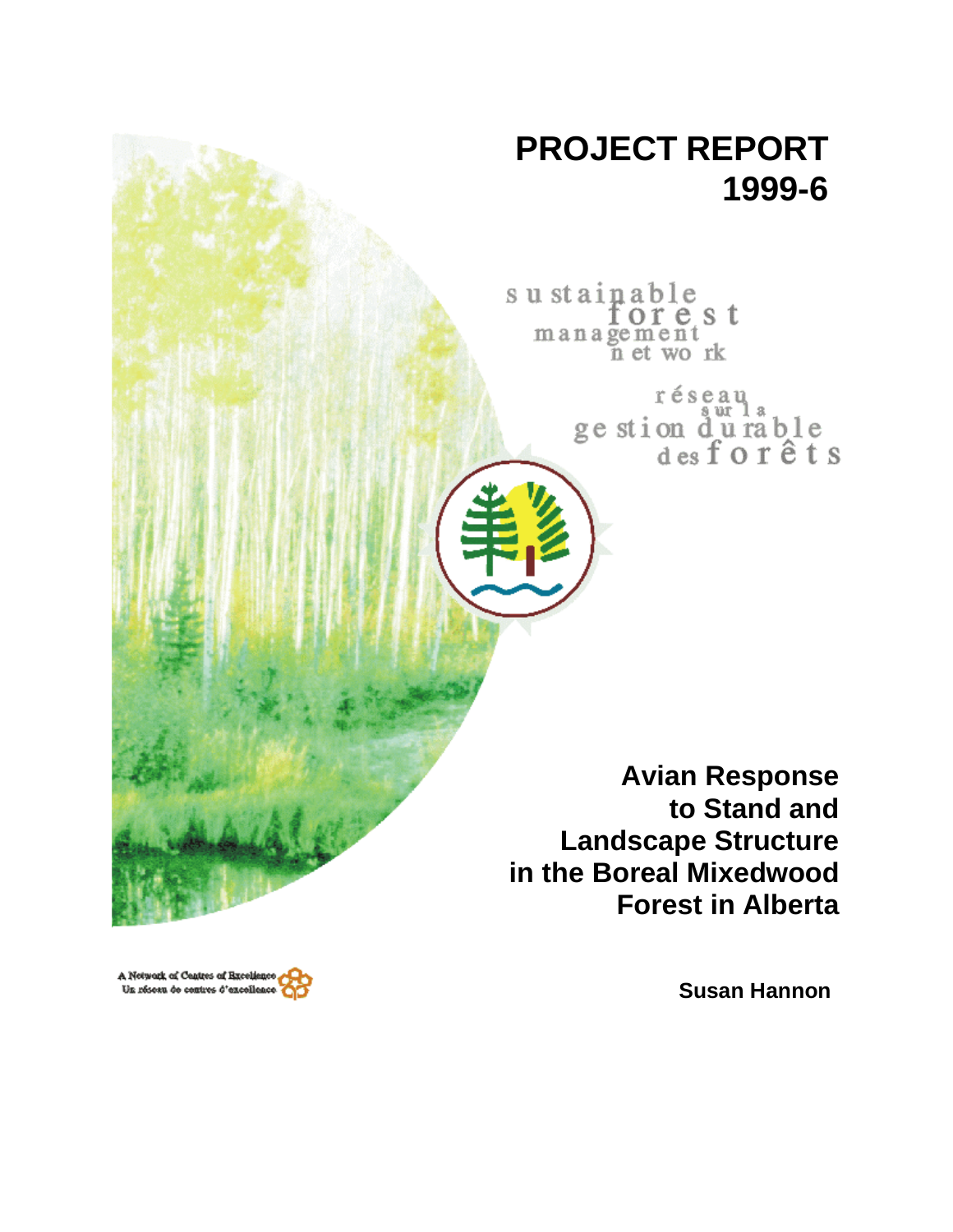For copies of this or other SFM publications contact:

Sustainable Forest Management Network G208 Biological Sciences Building University of Alberta Edmonton, Alberta, T6G 2E9 Ph: (780) 492 6659 Fax: (780) 492 8160 http://www.biology.ualberta.ca/sfm/

ISBN 1-55261-020-9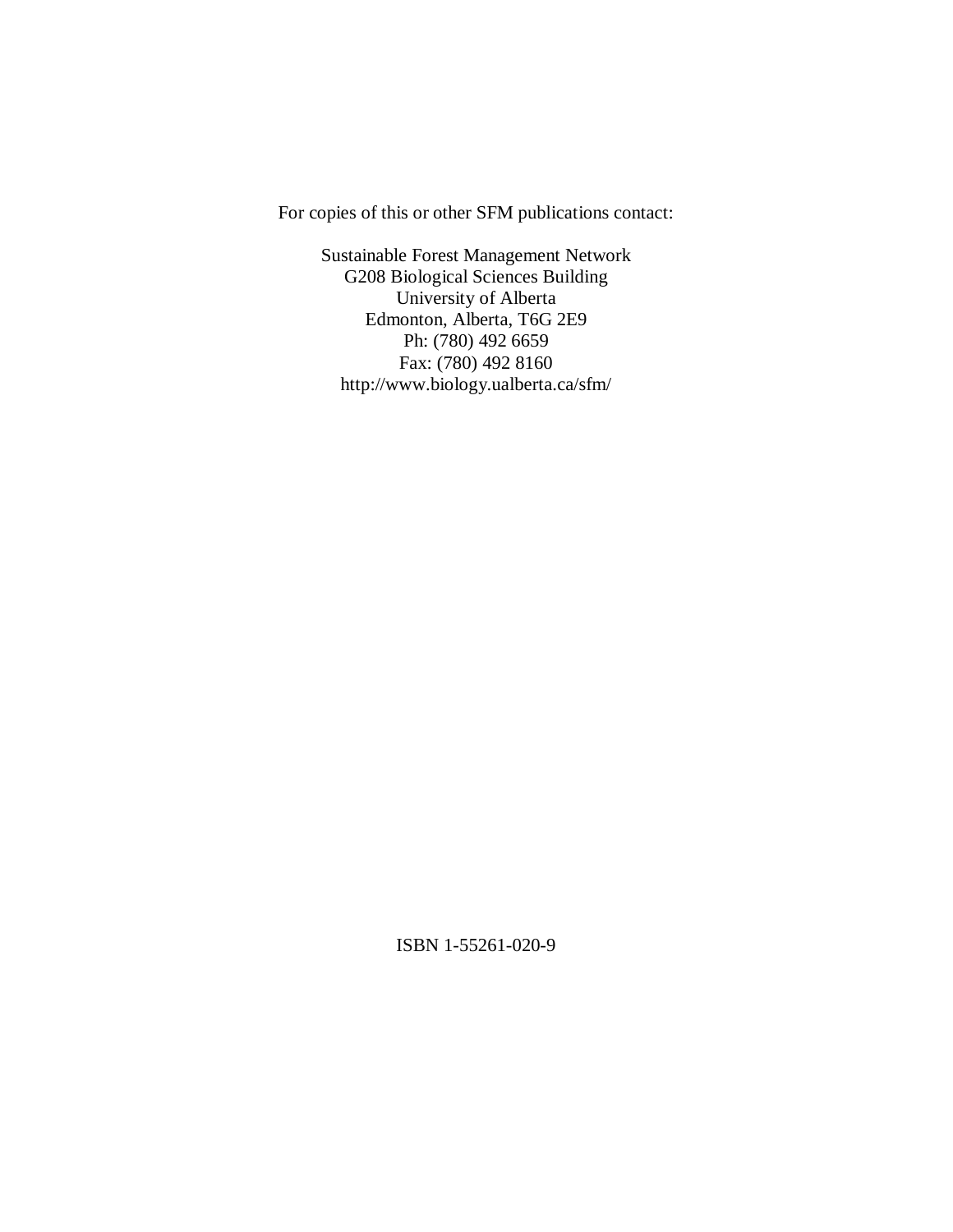# **Avian Response to Stand and Landscape Structure in the Boreal Mixedwood Forest in Alberta**

SFM Network Project: The Landscape Structure and Biodiversity Project (LSBP): avian response

by

**Susan Hannon**

Dept of Biological Sciences University of Alberta, Edmonton, Alberta

**May 1999**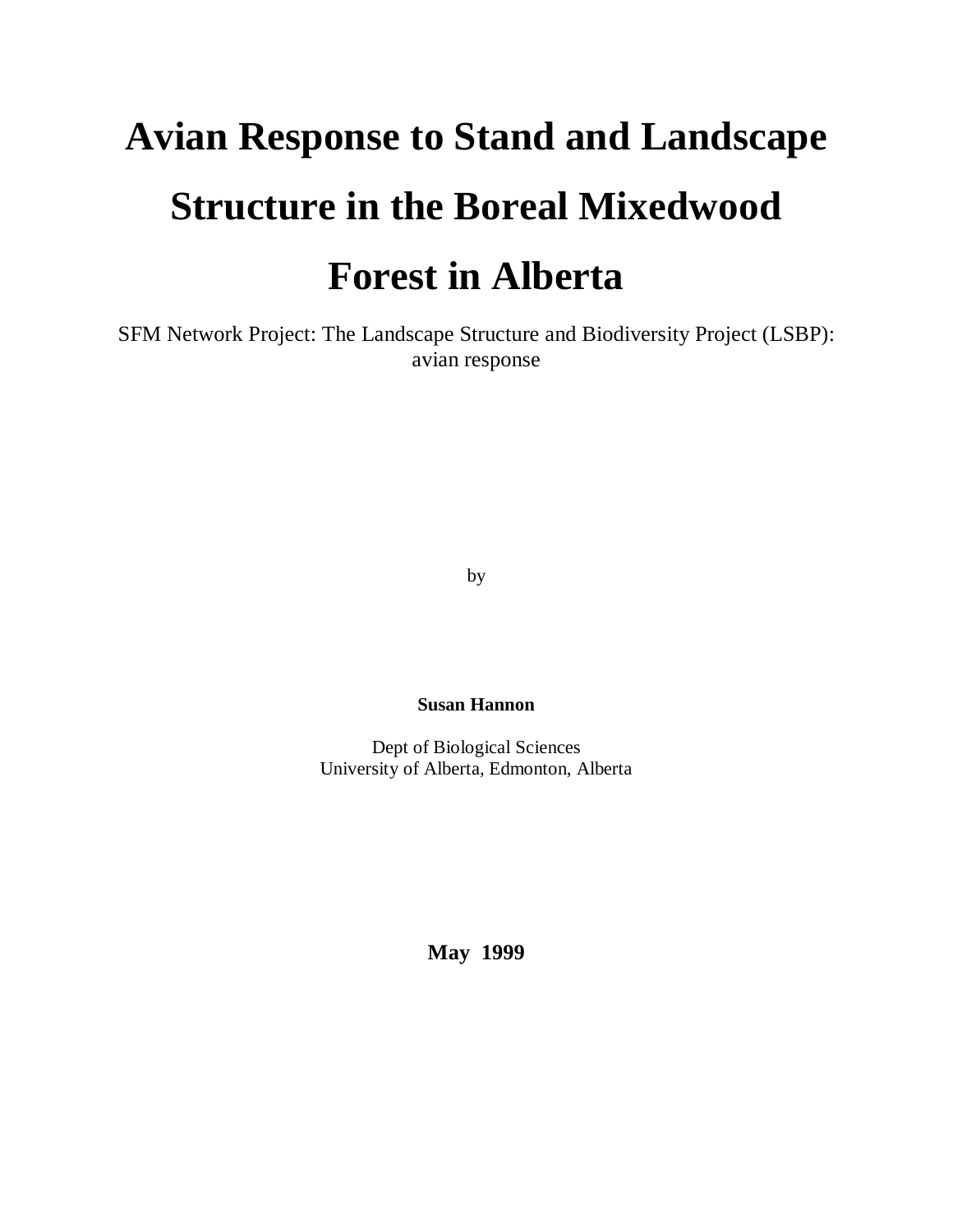## **ABSTRACT**

One goal of the Landscape Structure and Biodiversity Project is to determine whether species' abundance patterns across a landscape are primarily explained by stand-level or landscape-level composition and configuration. In this report I outline results of research on 4 projects conducted by me and my graduate students. First I present data on 14 passerine species collected at 2 sites: a logged area (Owl River), and a burned area (Goodwin Burn). Birds were sampled on large-scale grids and then data analysed to determine whether fine-scale vegetation at the sampling point, or larger scale (100m to 1000m) landscape composition variables best explained their presence or absence at a point. Species varied in terms of which scale best explained their presence at points. Half of the species were more likely to be found in the harvested landscape, but this could be due to the fact that less forest was disturbed in the harvested vs the burned landscape. Harvesting had a negative impact on one species and a positive impact on 4; burning had a negative impact on one species and a positive impact on one species. Scales from 100-500 m were most important in explaining presence/absence of species.

The second project, by PhD student Samantha Song, examined songbird responses to harvesting at a finer scale: at forest/clearcut edges compared to natural edges (aspen vs whitespruce) and aspen forest interior. She found some crowding of birds at clearcut edges immediately post-harvest, but no differences in abundance or species richness 2 years postharvest. Predation on artificial nests at aspen-clearcut edges was not higher than levels at natural edges or in forest interior. Changes in vegetation in the forest at recently harvested edges had not yet occurred and are not expected to be very different several years post-harvest due to the rapid regeneration of cutblocks, which prevent high levels of sunlight or wind from penetrating the forest edge. Species abundances were related to forest structure, particularly stand age, canopy cover, understory density and amount of conifer, and not by "treatment".

The third study, by MSc student Ben Olsen, studied barred owl (*Strix varia*) habitat associations in the boreal mixedwood at several spatial scales. Using radio telemetry he located nest sites, plotted home ranges and followed pre-dispersal movements of juveniles. Barred owls selected different habitat characteristics at different scales: home ranges contained more old  $(100+$  yr) forest than the overall landscape, but within a home range birds used old forest less than expected for foraging. Owl nesting and roosting cavities were found in old aspen and balsam poplar snags within small stands of old forest. Stands with cavities were older than randomly selected stands on the landscape.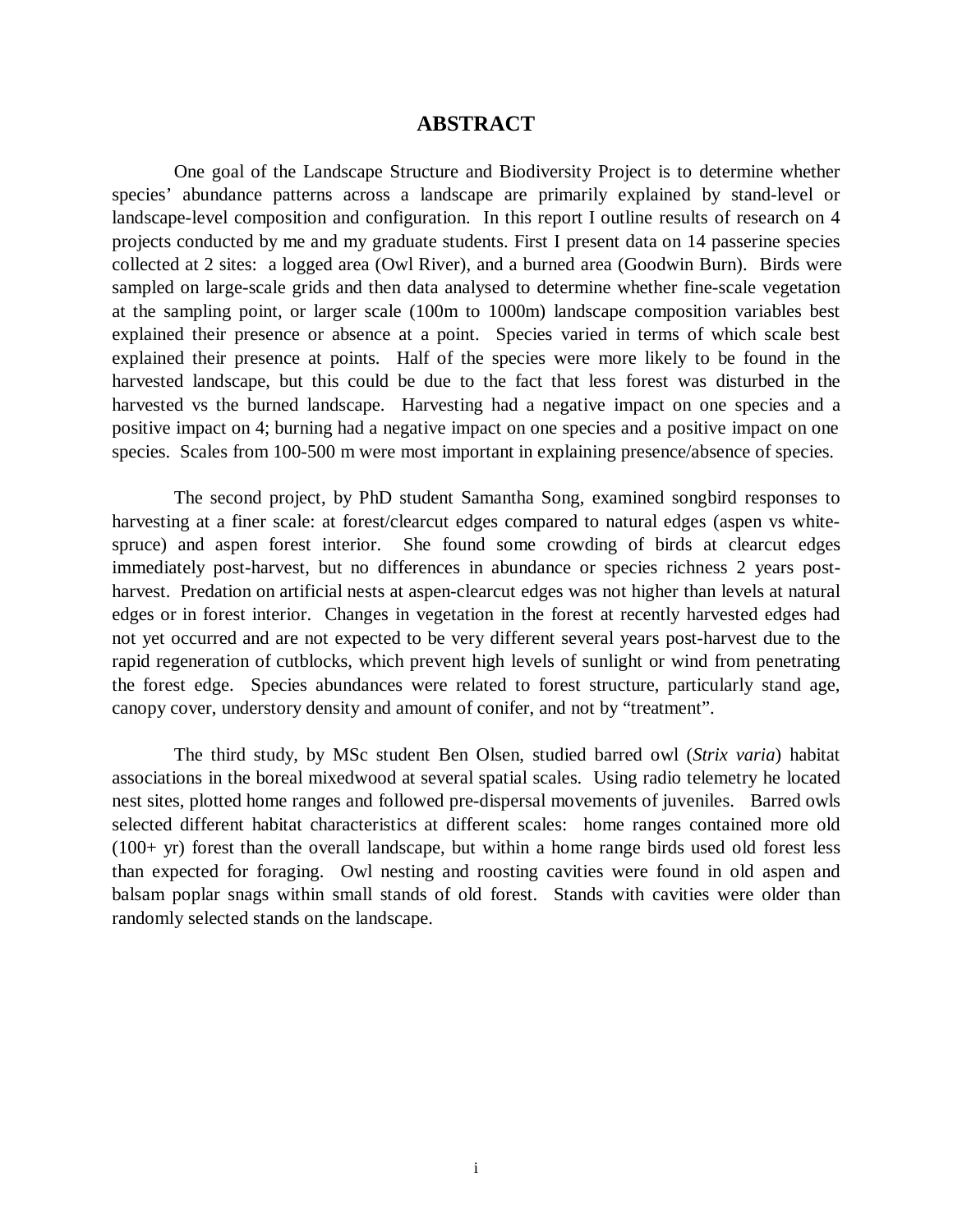The fourth study studied the habitat relationships of 2 species of woodpeckers, Blackbacked (*Picoides arcticus*) and Three-toed (*P. tridactylus*), that we suspected might be burndependent. This study, done by MSc student Jeff Hoyt, examined presence/absence of these woodpeckers in conifer stands (jack pine, spruce) that had been recently burned, were mature, or were old. In addition he collected data on nest and foraging sites for woodpecker pairs. He found that neither species was present in mature forest, both were found at highest abundances in recently burned forest (up to 8 years post-fire) and that three toed woodpeckers were also found at moderate abundances in old growth forests. Analyses on nest and foraging sites is ongoing.

#### **ACKNOWLEDGEMENTS**

These studies were part of the Landscape Structure and Biodiversity Project of the NCE/SFM. Samantha Song, Ben Olsen and Jeff Hoyt conducted the songbird edge, raptor and woodpekcer studies, respectively. The studies were funded by NCE/SFM, Alberta Pacific Forest Industries, Alberta Sport, Recreation, Parks and Wildlife Foundation, Biodiversity Challenge Grants, Wildlife Habitat Canada, Manning Diversified Forest Products Trust Fund, Canadian Forest Service, and NSERC. I thank C. McCallum for able technical assistance with all projects, T. Martin and J. Fisher for help with GIS analysis, Alpac and Weyerhaueser for providing digital AVI inventory, C. Fonnesbeck for help with data compilation and analysis, and particularly members of the former Interstand Dyamics Group and the present Landscape Structure and Biodiversity Project group of the NCE/SFM for development of study design and discussion of ideas. R. Moses was involved in early discussions of ideas and in choosing study areas and direction of field work for the core LSBP project. I thank the many field assistants who collected data for all of the studies.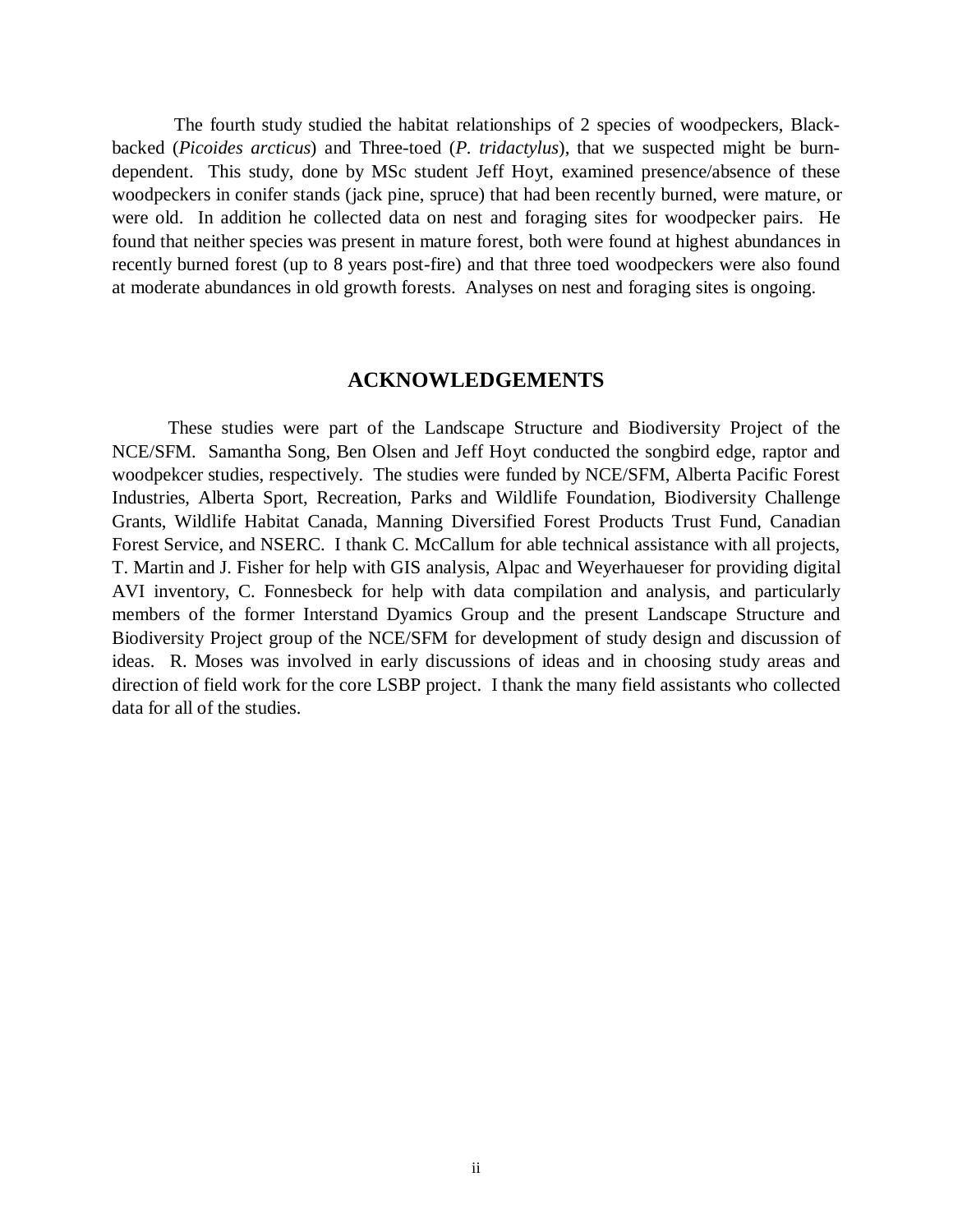## **INTRODUCTION**

The boreal forest is a mosaic of terrestrial and aquatic habitats created by topographic differences and historical disturbance patterns. The boreal forest is quickly becoming a leading frontier for forest operations in Canada. During the past five years within Alberta, the majority of the boreal forest (>220 000 km2 ) has been committed to various forest companies. A short harvest rotation period (70-90 yr depending on dominant species) and current two-pass forest harvesting will impose a narrow range of cutblock sizes, shapes and rotations, reducing the spatial and temporal heterogeneity created by natural disturbances. Ecological studies in the Pacific Northwest, in eastern temperate forests of North America and in boreal forests in Fenno-Scandia have raised concerns about the ecological sustainability of traditional forestry operations. Linked to this, future global markets for Canadian forest products may be influenced by the degree to which our forests are managed in a sustainable way. The maintenance of biodiversity and ecological processes must join with fibre production as goals for forest management.

Several forestry companies in Alberta have embraced the concept of ecologically sustainable forestry (or ecosystem management) which emphasises the retention of ecological processes and biodiversity in the forest in combination with fibre removal. One approach to ecologically sustainable forestry is to attempt to emulate the patterns and structure of natural disturbance such as fire (e.g. Hunter 1993). Despite this attempt at coarse filter management for biodiversity, there will be species that are fire dependent or old growth dependent that may "slip" through the cracks" and may require some fine-filter management. These species may be useful as indicators of forest ecosystem change under forest management.

Most forest management decisions are made at a small scale and variation in logging techniques is often done at the stand-scale. Few companies are concerned about effects of harvesting at a landscape scale or conversely the influence of the structure and composition of the landscape on processes that may occur on the stand scale. Recent studies indicate that, for some organisms, processes and patterns occurring at the landscape scale may influence their presence, abundance and ecological relationships (e.g. Pearson et al. 1993). Thus, research directed at understanding population dynamics of wildlife in the industrial forest landscape must include studies at both the stand and landscape scales. The goal of the Landscape Structure and Biodiversity Project (LSBP) of NCE/SFM is to help the forestry industry to understand what range of variability is important in maintaining biodiversity at the landscape scale and whether differences between natural disturbance patterns and those created by logging are critical to the maintenance of biodiversity.

In this report I present the results of 4 studies conducted by me and graduate students in my lab as part of the LSBP group. One study (core LSBP bird project) examines the relative contributions of stand level and landscape level structure and composition to the distribution of birds on the landscape in burned and logged landscapes. The second study looks in more detail at songbird responses (settlement patterns, abundance, species richness, productivity) to recent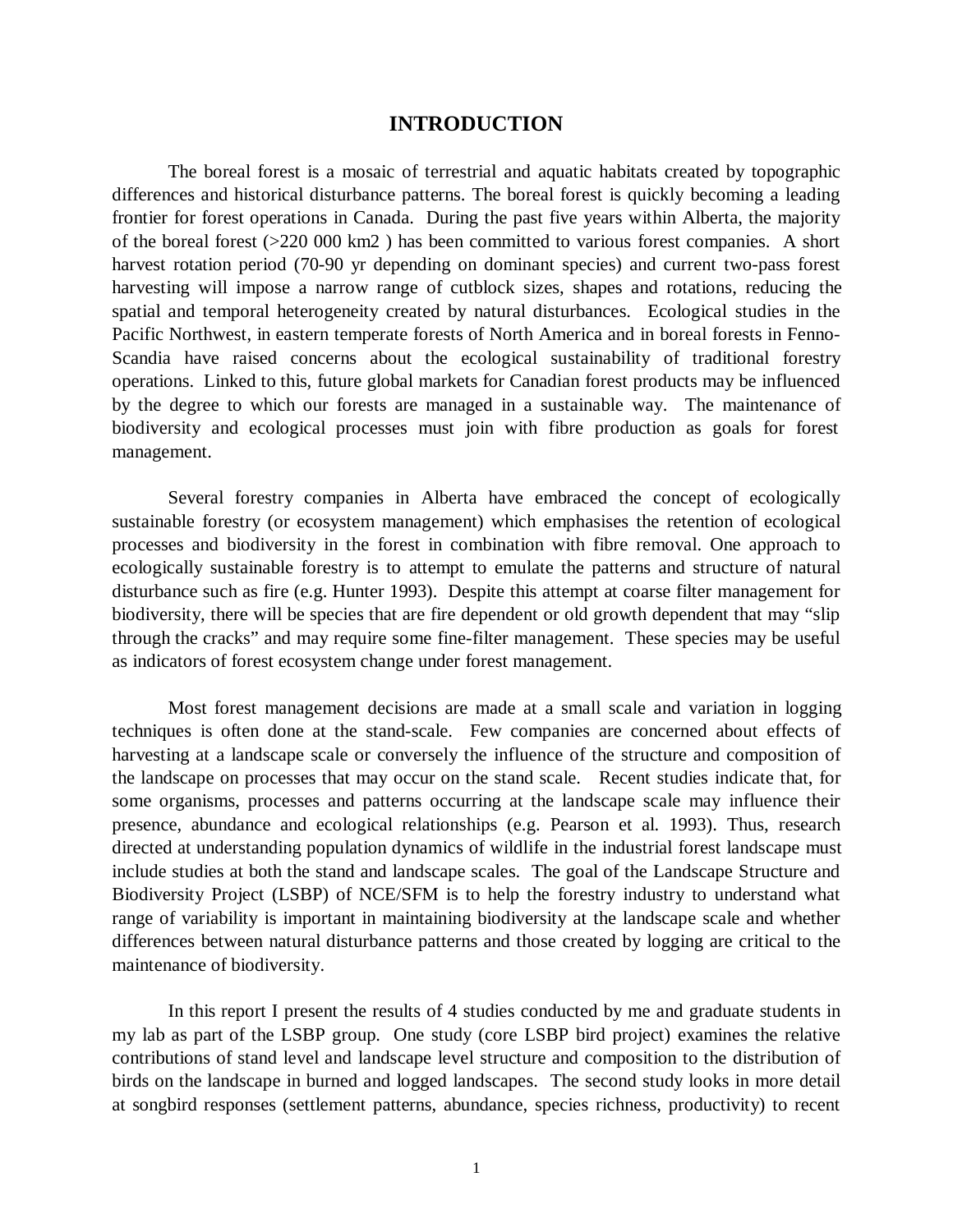clearcut edges compared with natural edges and forest interiors. This study will help us to explain the patterns found in project 1. The last 2 studies focussed on some species that we felt might be sensitive to landscape change produced by forest management. The Barred Owl *(Strix varia*) apparently requires large continuous blocks of old aspen or mixedwood forest for foraging and old poplar snags for nesting (Mazur et al. 1998). Hence, fragmentation of the forest and short-rotation lengths may remove habitat for this species. Black-backed (*Picoides arcticus*) and Three-toed (*P. tridactylus*) woodpeckers are residents of the boreal forest and inhabit old growth coniferous forests, burns, and other areas of standing dead trees or "snags. The Blackbacked woodpecker in particular has been described as a fire dependent species, requiring early post-fire conditions (0-6 yrs), which create snags suitable for nesting and foraging (Hutto 1995). In addition, both the Three-toed and Black-backed woodpecker are known to require large diameter coniferous trees for nesting which are found primarily in structurally diverse old growth forests, and may not be present within mature forests (<100 yrs) (Bull 1983, Stelfox 1995). Little is known about the habitat preferences of these species in the boreal mixedwood forest in Alberta, but information from elsewhere suggests that they might decrease in abundance through habitat loss under the proposed harvesting regimes in Alberta.

## **METHODS AND DATA ANALYSIS**

#### **Study Areas, Sampling and Data Analysis**

#### *Core LSBP bird study*

We sampled three landscapes of boreal mixedwood forest in northwestern Alberta (between latitude  $54^{\circ}55^{\prime}$ N and  $55^{\circ}25^{\prime}$ N; longitude  $111^{\circ}55^{\prime}$ W): one had been logged in the winter of 1993-1994 (Owl River) and one had burned in the summer of 1990 (Goodwin Burn) and one was unburned and unlogged (Reference). Prior to disturbance all landscapes were of similar origin (most stands had burned between 1920 and 1940) and forest composition. At Owl River and Reference we set up a large grid of approximately 7 X 11 km with 58 points regularly placed at 1000m intervals. Lakes and inaccessible wetlands were avoided so that the grid had missing points in places, usually along the edges. At Goodwin, due to poor access, we could not place out such a large grid and instead laid out 29 points a minimum of 1000 m apart along access routes.

Birds were sampled over a 100m radius around grid points using 10 min point counts, 3 times between the last week May and the first week July 1997. Vegetation was sampled within a100m radius of the point count station on 3 20X10m plots: one centrally located and the other 2 between 50 and 100 m radius. We used a relevé technique for shrub and ground cover (abundance classified by cover classes) per species. Trees and snags were tallied by species and dbh class within each plot. Structural characteristics were also measured: % cover and height of ground cover, shrub layer, subcanopy, and canopy.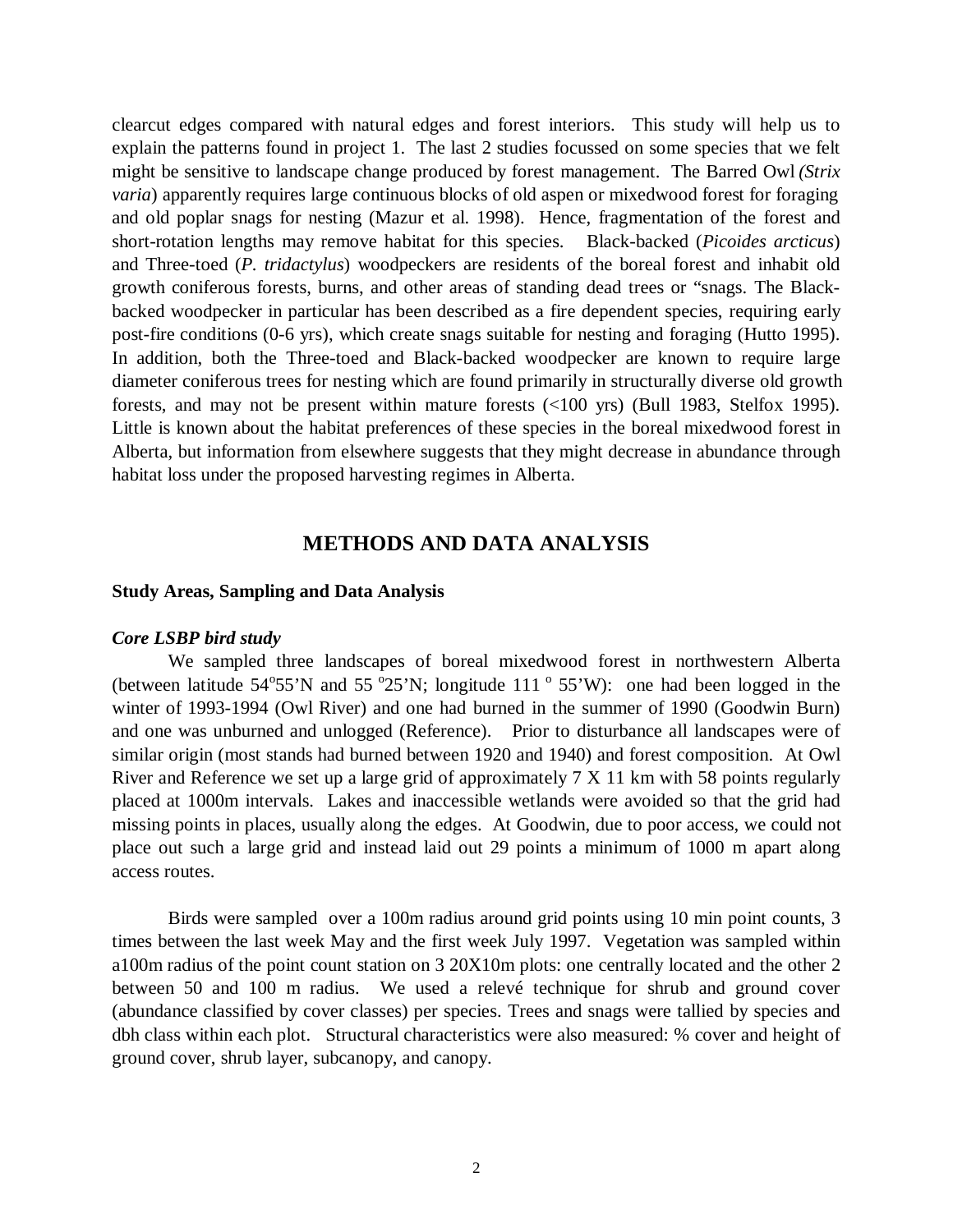Forest cover classifications were determined using Alberta Vegetation Inventory data in a GIS format (ArcView). We reclassified forest cover into 10 classes for Owl River and Reference and added 3 burn classes for Goodwin (Table 1). Each grid point was given 4 buffers: radii 100m, 250m, 500m and 1000m. Forest cover for each class was calculated for each buffer area using FRAGSTATS.

For the local detailed vegetation data, we reduced the number of variables by running a PCA analysis and retaining the smallest set of components that accounted for at least 90% of the variation in the data set. Instead of using the components in the analysis, we used 1-3 variables that were most highly correlated to that component. Since the distribution of the birds across the grid was binomial (present or absent at a point) we used stepwise logistic regressions with location (burned or logged landscape) as a categorical value. First we ran a model at each scale (local, 100m, 250m, 500m and 1000m) and noted which model was the best fit (i.e. had the lowest P-value and best predicted the presence and absence of the species). We then ran the model on significant local scale variables and landscape variables at all scales, if they were found to be significant at one scale, to determine a final model. To date, data are only analysed for Owl River and Goodwin sites.

| Cover type                                 | <b>Reference</b> | <b>Owl River</b><br>(logged) | Goodwin<br>burn |
|--------------------------------------------|------------------|------------------------------|-----------------|
| Open (cutblock and anthropogenic openings) | 2.58             | 11.02                        | 3.03            |
| <b>Burn</b>                                | $\overline{0}$   | $\overline{0}$               | 52.0            |
| Deciduous                                  | 41.0             | 42.6                         | 12              |
| Marsh/nontreed lowland                     | 9.12             | 8.74                         | 7.03            |
| Mixed deciduous pine.                      | 2.85             | 1.89                         | 0.44            |
| Mixed deciduous spruce                     | 1.26             | 1.42                         | 1.27            |
| Pine                                       | 18.03            | 7.52                         | 2.13            |
| Black spruce or larch                      | 21.7             | 20.9                         | 9.8             |
| White spruce                               | 1.88             | 1.66                         | 0.74            |
| Water                                      | 1.54             | 4.15                         | 11.57           |

Table 1. Cover types (% of area) used in analysis for influence of landscape composition on forest bird presence/absence

#### *Songbird responses to edge*

Data were collected in aspen-dominated boreal mixedwood forest in the Calling Lake region of Alberta. A description of the study area can be found in Schmiegelow et al. (1997) and Song (1998). Full details of methods and analysis are found in Song (1998). Briefly, we enumerated bird species, food supply (insect biomass) and vegetation structure in old (100+yr) and mature (~80yr) aspen forest along recent clearcut edges (1 and 2 years post-harvest), at aspen/white spruce edges and in aspen forest interiors. We also conducted an artificial nest experiment to look at predation rates along these edges. Forest structure and composition were measured.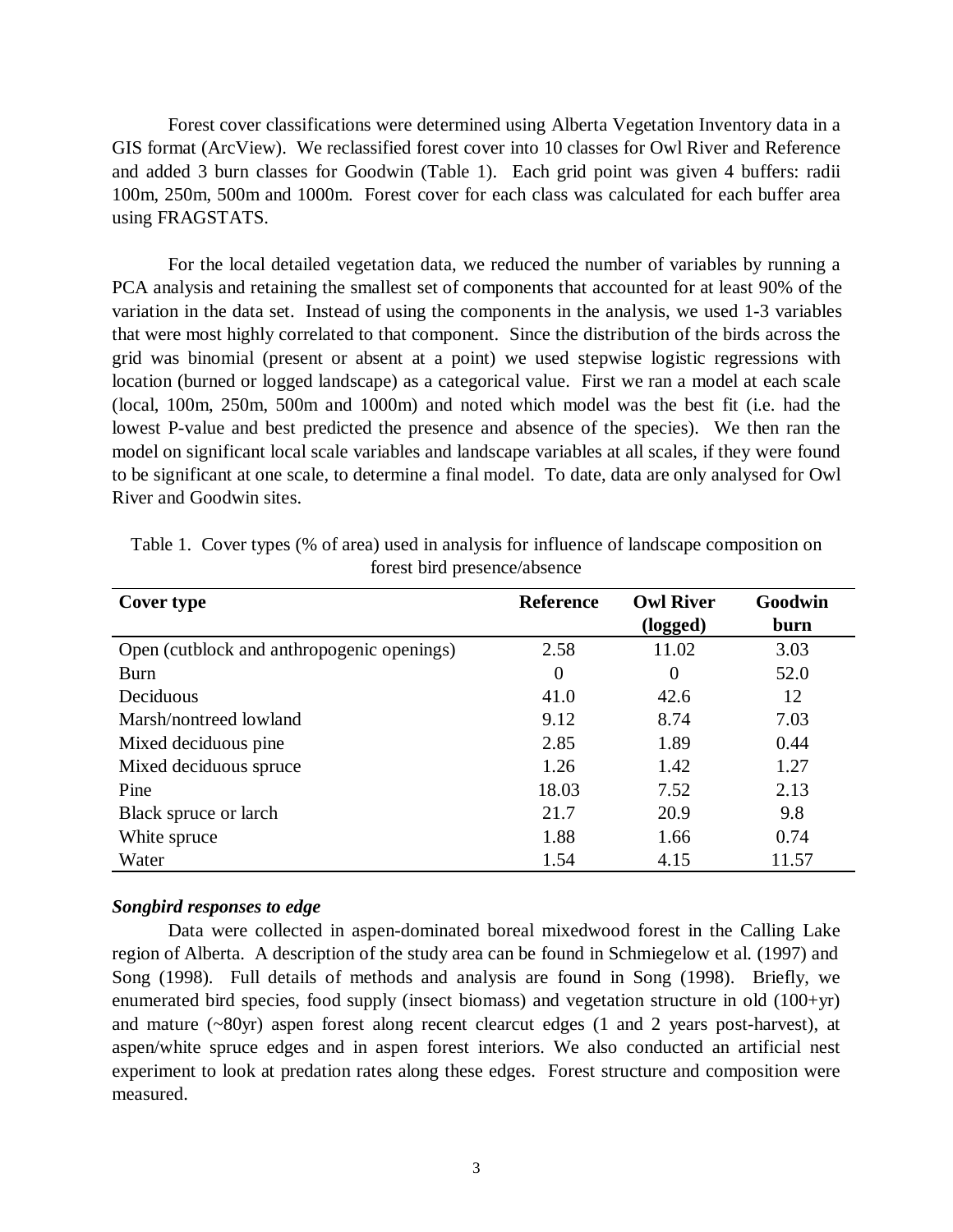#### *Habitat selection at different scales by Barred Owls*

Data were collected in the Calling Lake study area (as above). A description of the area, methods, and analyses is found in Olsen (1999). Briefly, Olsen conducted playbacks of owl calls to locate owl territories, he captured and radio-tagged the birds and monitored their movements. This enabled him to find nest/roost sites, to plot home ranges and to locate foraging areas. Vegetation structure and composition were measured at all nest/roost sites. All locations were entered into a GIS platform and digital vegetation inventory was used to characterize stand/landscape characteristics of owl habitat vs the entire study area to determine owl habitat selection.

#### *Habitat selection by woodpeckers*

 During April 1997 and 1998 habitat association surveys were conducted in 20-25 sites in burned, old growth and mature; white spruce, black spruce and jack pine habitats in the Mariana Lake region of Alberta. Surveys were conducted between 8- 23 April by playing taped recordings of woodpecker calling and drumming. In April 1998, surveys were conducted in 2 replicates of different aged burns (3-4yr, 8 yr and 16-17 yr post fire) to determine at what age post-burn forests become unsuitable habitat for Black-backed and Three-toed woodpeckers. Within each burn 20-25 sampling sites were surveyed using call playbacks between 3-24 April. Woodpecker numbers in forests of different age were compared using G-tests.

Vegetation data were collected at each site surveyed during 1997 and 1998 habitat association surveys and 1998 post-burn suitability surveys. We then compared woodpecker presence/absence data with vegetation data at each site surveyed to determine which vegetation variables are the best predictors of woodpecker presence/absence. Nests were located during other sampling.

During May of 1998, foraging observations were conducted on Black-backed woodpeckers foraging in a 3 year-post-burn forest. Males and females were observed foraging on a total of 17 different territories. Foraging observations were made every 30 seconds. The observational period ended when the bird could no longer be found or a total of 20-25 trees used for foraging were located. For each tree used for foraging 2 random trees were selected. Therefore, a total of 20-25 trees for each male and female and 40-50 random trees for each male and female were collected at each territory. The DBH, species, burn class and whether the tree was standing or down, was recorded for each tree.

Insect sampling was conducted within one burn of the 3 age classes. A total of 32 trees (16 black spruce trees and 16 jack pine trees) were sampled within each of the 3 burns. Trees sampled ranged in dbh from 110mm to 200mm. From each tree, sections measuring 30cm in length were cut from the base, middle and upper portion of the tree. A total of 288, 30cm sections were collected. Ten, 1 inch thick slices were cut from each log section all of the insect galleries were probed with tweezers for adults and larvae. As well the bark was removed from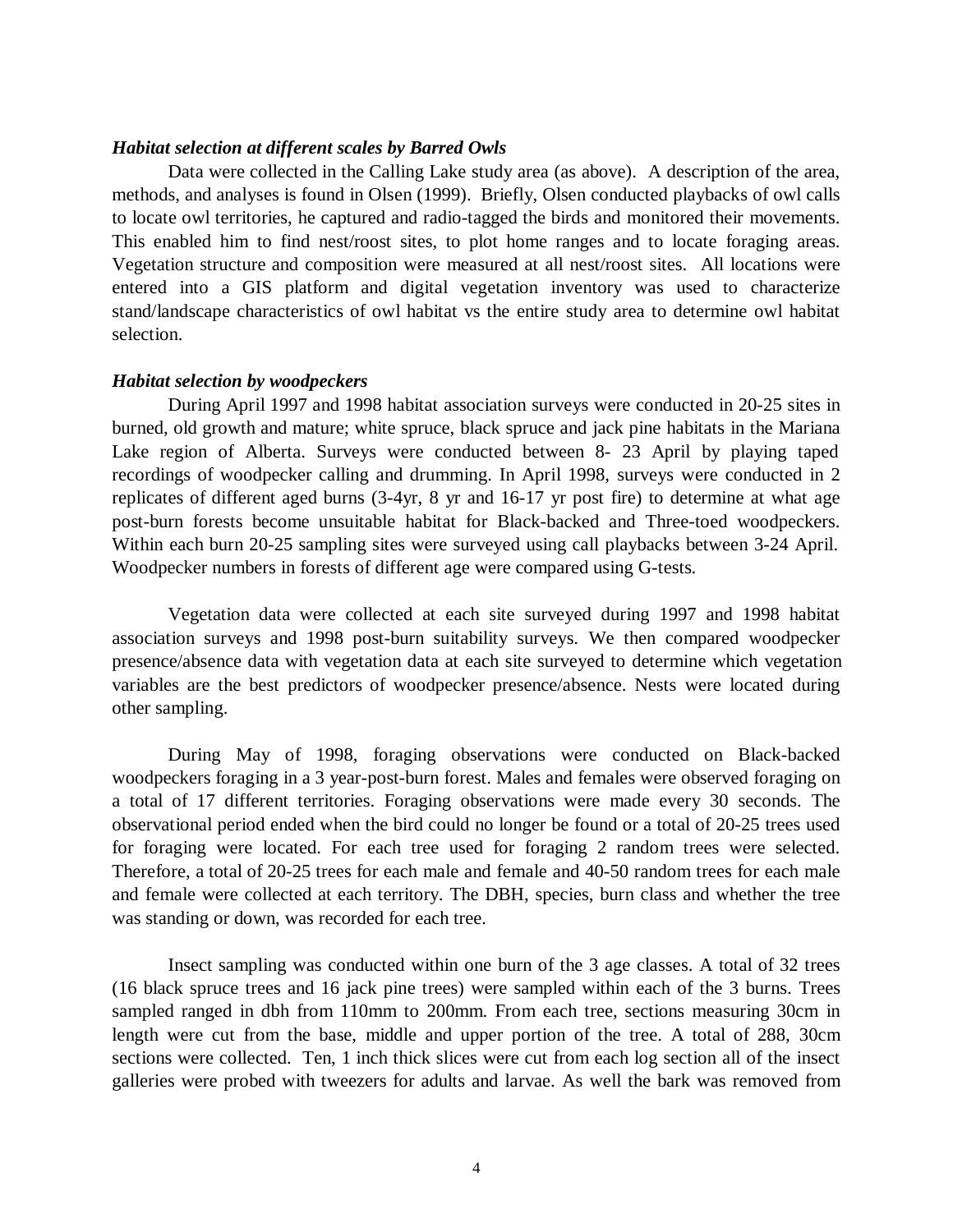each slice to look for bark beetles. The number of galleries per slice was recorded and an average number for each log section was calculated.

## **RESULTS**

#### **Core LSBP Bird Study**

The scale at which the models best explained the presence/absence of a species varied with species (Table 2). Connecticut Warbler and Western Wood Pewee, for example, had best fit models at the scale of 100m, whereas the distribution of Yellow-bellied Sapsucker and Whitethroated Sparrows was best explained using forest cover data at the 1000m scale. Half of the species were more likely to be found in the logged landscape as opposed to the burned landscape (Table 2) but this may be due to the overall amount of forest cover being higher in the logged landscape and not an effect of disturbance type *per se*. The presence of clearcuts negatively affected the presence of Hermit Thrushes and positively influenced the presence of Connecticut Warbler, Lincoln's Sparrow, Mourning Warbler and Rose-breasted Grosbeak. Fire negatively influenced Yellow-bellied Sapsucker but positively influenced Western Wood Pewee. Whitethroated Sparrow and Least Flycatcher appeared to be positively affected by either burn or logging (total open space). Interestingly, a combined "openess" variable (burn and open combined) did not enter final models for the majority of species, whereas burn and open separately did, suggesting that birds perceive cutblocks and burns differently. At the local scale, Ovenbirds were more prevalent at points with closed canopy cover (they are not found in cutblocks, Hannon unpub data) and Wood Pewees were negatively associated with canopy cover (they are common in areas of dead, burned standing trees, Hannon unpub data) (Table 2). Most variables entering at scales 250m and above were related to forest composition (i.e. whether it was deciduous, mixedwood or pine) suggesting that species may use landscape level species composition as a cue for settling in an area. Finally, water did not enter any of the final models, suggesting that water bodies (even though prevalent in the area) are not acting as barriers for movement into areas. No species had best fit models using only the local vegetation variables. Models will be rerun using General Linear models with Poisson errors for those species that were more abundant. This will allow more precise estimates of habitat associations than those just involving presence/absence at a point.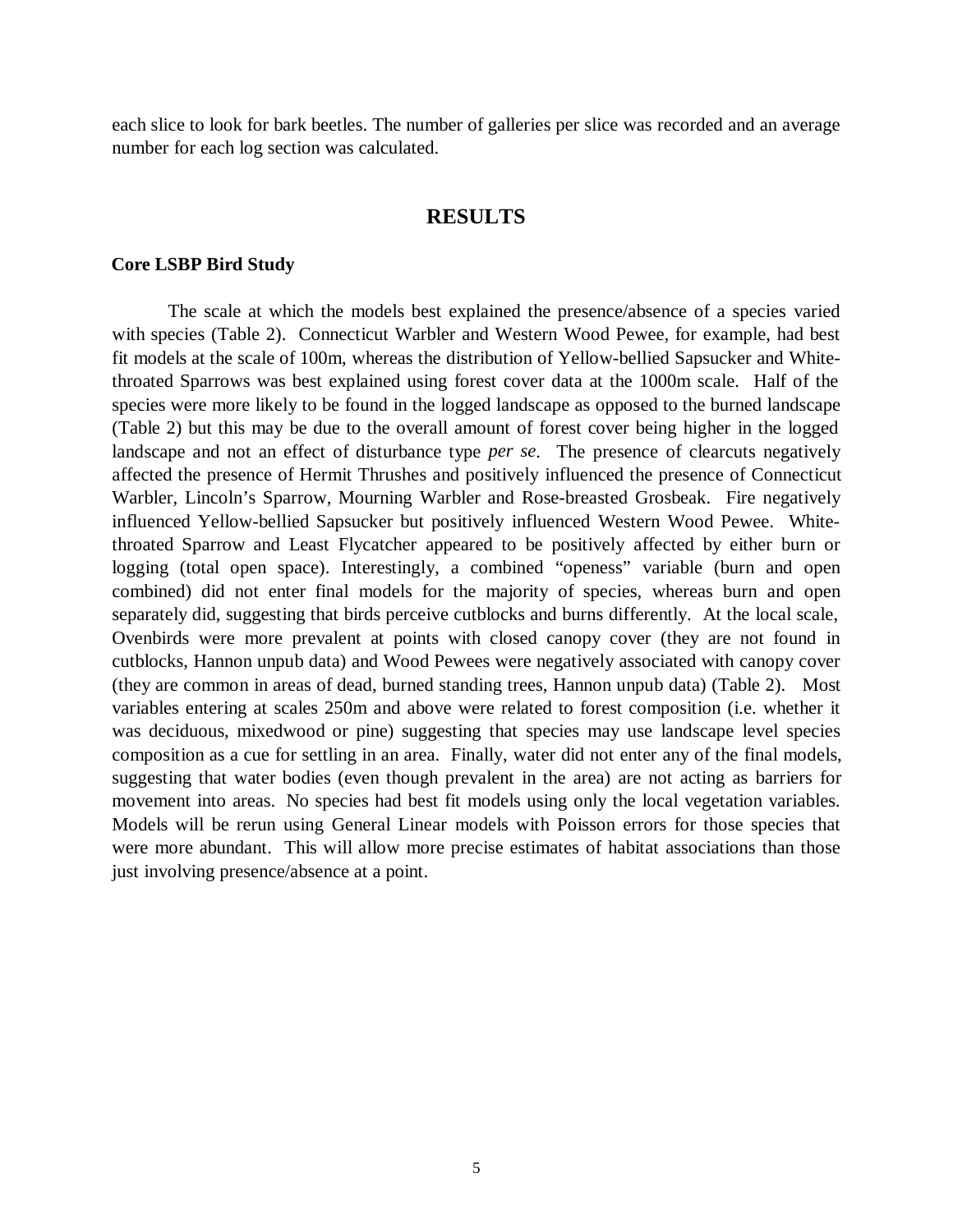Table 2. Results of stepwise logistic regressions that entered local vegetation variables and landscape forest cover variables for 5 species of birds in boreal forest of Alberta. +,- indicate a positive or negative relationship, numbers in brackets indicate scale that variable entered and L=logged, B=burned

| model<br>100m<br>grid(L)<br>black spruce +<br>$100m$ (L)<br>Chipping<br>250m<br>Black spruce $(100) +$<br>Sparrow<br>Decid (100) -<br>water $(500) +$<br>80/58**<br>Connecticut Warbler<br>100m<br>leaf litter -<br>herb cover $+$<br>$100m$ (L)<br>leaf litter cover-<br>herb cover $+$<br>$1000m$ (L)<br>$cut (100) +$<br>$dec (250) +$<br>89/61<br>Hermit Thrush<br>500m<br>Corylus cover -<br>Corylus cornutata cover-<br>$cut (100) -$<br>Black spruce $(500) +$<br>83/52<br>1000m<br>Least<br>marsh $(250) +$<br>none<br>Flycatcher<br>total open $(250) +$<br>marsh $(1000) +$<br>90/41<br>500m<br>Lincoln<br>$500$ (L)<br>aspen -<br>aspen -<br>Sparrow<br>Alnus cover -<br>$dec(100) -$<br>$dec/spruce (100) +$<br>cut $(100) +$<br>water $(250) +$<br>$dec/pine(500)$ -<br>black spruce $(1000) +$<br>93/67<br>100-500m<br>Mourning warbler<br>water $(100) +$<br>none<br>white spruce $(100) +$<br>open $(250) +$<br>94/35<br>Ovenbird<br>250m<br>Arctostaphylus cover<br>Arctostaphylus cover -<br>$100m$ (L)<br>canopy cov +<br>$dbh1 -$<br>$dbh1 -$<br>Dec $(250) +$<br>herb $cov +$<br>shrub cov -<br>(97/96)<br>500-1000m<br>Rose-breasted<br>$100m$ (L)<br>herb cover $+$<br>total snags -<br>250m<br>Open $(500) +$<br>grosbeak<br>total snags -<br>Dec $(1000) +$<br>Marsh $(1000) +$<br>(96/59)<br>250m<br>Red-eyed Vireo<br>$dbh1 -$<br>Arctostaphylus cover -<br>$dbh1 -$<br>$aspen +$<br>white spruce $+$<br>Dec $(250) +$<br>82/86<br>balsam poplar +<br>aspen +<br>Tennessee Warbler<br>no models at<br>none<br>any scale??? | Species | Local variables | Scale of best | Full model | Landscape effect?* |
|-------------------------------------------------------------------------------------------------------------------------------------------------------------------------------------------------------------------------------------------------------------------------------------------------------------------------------------------------------------------------------------------------------------------------------------------------------------------------------------------------------------------------------------------------------------------------------------------------------------------------------------------------------------------------------------------------------------------------------------------------------------------------------------------------------------------------------------------------------------------------------------------------------------------------------------------------------------------------------------------------------------------------------------------------------------------------------------------------------------------------------------------------------------------------------------------------------------------------------------------------------------------------------------------------------------------------------------------------------------------------------------------------------------------------------------------------------------------------------------------------------------------------------------------------------|---------|-----------------|---------------|------------|--------------------|
|                                                                                                                                                                                                                                                                                                                                                                                                                                                                                                                                                                                                                                                                                                                                                                                                                                                                                                                                                                                                                                                                                                                                                                                                                                                                                                                                                                                                                                                                                                                                                       |         |                 |               |            |                    |
|                                                                                                                                                                                                                                                                                                                                                                                                                                                                                                                                                                                                                                                                                                                                                                                                                                                                                                                                                                                                                                                                                                                                                                                                                                                                                                                                                                                                                                                                                                                                                       |         |                 |               |            |                    |
|                                                                                                                                                                                                                                                                                                                                                                                                                                                                                                                                                                                                                                                                                                                                                                                                                                                                                                                                                                                                                                                                                                                                                                                                                                                                                                                                                                                                                                                                                                                                                       |         |                 |               |            |                    |
|                                                                                                                                                                                                                                                                                                                                                                                                                                                                                                                                                                                                                                                                                                                                                                                                                                                                                                                                                                                                                                                                                                                                                                                                                                                                                                                                                                                                                                                                                                                                                       |         |                 |               |            |                    |
|                                                                                                                                                                                                                                                                                                                                                                                                                                                                                                                                                                                                                                                                                                                                                                                                                                                                                                                                                                                                                                                                                                                                                                                                                                                                                                                                                                                                                                                                                                                                                       |         |                 |               |            |                    |
|                                                                                                                                                                                                                                                                                                                                                                                                                                                                                                                                                                                                                                                                                                                                                                                                                                                                                                                                                                                                                                                                                                                                                                                                                                                                                                                                                                                                                                                                                                                                                       |         |                 |               |            |                    |
|                                                                                                                                                                                                                                                                                                                                                                                                                                                                                                                                                                                                                                                                                                                                                                                                                                                                                                                                                                                                                                                                                                                                                                                                                                                                                                                                                                                                                                                                                                                                                       |         |                 |               |            |                    |
|                                                                                                                                                                                                                                                                                                                                                                                                                                                                                                                                                                                                                                                                                                                                                                                                                                                                                                                                                                                                                                                                                                                                                                                                                                                                                                                                                                                                                                                                                                                                                       |         |                 |               |            |                    |
|                                                                                                                                                                                                                                                                                                                                                                                                                                                                                                                                                                                                                                                                                                                                                                                                                                                                                                                                                                                                                                                                                                                                                                                                                                                                                                                                                                                                                                                                                                                                                       |         |                 |               |            |                    |
|                                                                                                                                                                                                                                                                                                                                                                                                                                                                                                                                                                                                                                                                                                                                                                                                                                                                                                                                                                                                                                                                                                                                                                                                                                                                                                                                                                                                                                                                                                                                                       |         |                 |               |            |                    |
|                                                                                                                                                                                                                                                                                                                                                                                                                                                                                                                                                                                                                                                                                                                                                                                                                                                                                                                                                                                                                                                                                                                                                                                                                                                                                                                                                                                                                                                                                                                                                       |         |                 |               |            |                    |
|                                                                                                                                                                                                                                                                                                                                                                                                                                                                                                                                                                                                                                                                                                                                                                                                                                                                                                                                                                                                                                                                                                                                                                                                                                                                                                                                                                                                                                                                                                                                                       |         |                 |               |            |                    |
|                                                                                                                                                                                                                                                                                                                                                                                                                                                                                                                                                                                                                                                                                                                                                                                                                                                                                                                                                                                                                                                                                                                                                                                                                                                                                                                                                                                                                                                                                                                                                       |         |                 |               |            |                    |
|                                                                                                                                                                                                                                                                                                                                                                                                                                                                                                                                                                                                                                                                                                                                                                                                                                                                                                                                                                                                                                                                                                                                                                                                                                                                                                                                                                                                                                                                                                                                                       |         |                 |               |            |                    |
|                                                                                                                                                                                                                                                                                                                                                                                                                                                                                                                                                                                                                                                                                                                                                                                                                                                                                                                                                                                                                                                                                                                                                                                                                                                                                                                                                                                                                                                                                                                                                       |         |                 |               |            |                    |
|                                                                                                                                                                                                                                                                                                                                                                                                                                                                                                                                                                                                                                                                                                                                                                                                                                                                                                                                                                                                                                                                                                                                                                                                                                                                                                                                                                                                                                                                                                                                                       |         |                 |               |            |                    |
|                                                                                                                                                                                                                                                                                                                                                                                                                                                                                                                                                                                                                                                                                                                                                                                                                                                                                                                                                                                                                                                                                                                                                                                                                                                                                                                                                                                                                                                                                                                                                       |         |                 |               |            |                    |
|                                                                                                                                                                                                                                                                                                                                                                                                                                                                                                                                                                                                                                                                                                                                                                                                                                                                                                                                                                                                                                                                                                                                                                                                                                                                                                                                                                                                                                                                                                                                                       |         |                 |               |            |                    |
|                                                                                                                                                                                                                                                                                                                                                                                                                                                                                                                                                                                                                                                                                                                                                                                                                                                                                                                                                                                                                                                                                                                                                                                                                                                                                                                                                                                                                                                                                                                                                       |         |                 |               |            |                    |
|                                                                                                                                                                                                                                                                                                                                                                                                                                                                                                                                                                                                                                                                                                                                                                                                                                                                                                                                                                                                                                                                                                                                                                                                                                                                                                                                                                                                                                                                                                                                                       |         |                 |               |            |                    |
|                                                                                                                                                                                                                                                                                                                                                                                                                                                                                                                                                                                                                                                                                                                                                                                                                                                                                                                                                                                                                                                                                                                                                                                                                                                                                                                                                                                                                                                                                                                                                       |         |                 |               |            |                    |
|                                                                                                                                                                                                                                                                                                                                                                                                                                                                                                                                                                                                                                                                                                                                                                                                                                                                                                                                                                                                                                                                                                                                                                                                                                                                                                                                                                                                                                                                                                                                                       |         |                 |               |            |                    |
|                                                                                                                                                                                                                                                                                                                                                                                                                                                                                                                                                                                                                                                                                                                                                                                                                                                                                                                                                                                                                                                                                                                                                                                                                                                                                                                                                                                                                                                                                                                                                       |         |                 |               |            |                    |
|                                                                                                                                                                                                                                                                                                                                                                                                                                                                                                                                                                                                                                                                                                                                                                                                                                                                                                                                                                                                                                                                                                                                                                                                                                                                                                                                                                                                                                                                                                                                                       |         |                 |               |            |                    |
|                                                                                                                                                                                                                                                                                                                                                                                                                                                                                                                                                                                                                                                                                                                                                                                                                                                                                                                                                                                                                                                                                                                                                                                                                                                                                                                                                                                                                                                                                                                                                       |         |                 |               |            |                    |
|                                                                                                                                                                                                                                                                                                                                                                                                                                                                                                                                                                                                                                                                                                                                                                                                                                                                                                                                                                                                                                                                                                                                                                                                                                                                                                                                                                                                                                                                                                                                                       |         |                 |               |            |                    |
|                                                                                                                                                                                                                                                                                                                                                                                                                                                                                                                                                                                                                                                                                                                                                                                                                                                                                                                                                                                                                                                                                                                                                                                                                                                                                                                                                                                                                                                                                                                                                       |         |                 |               |            |                    |
|                                                                                                                                                                                                                                                                                                                                                                                                                                                                                                                                                                                                                                                                                                                                                                                                                                                                                                                                                                                                                                                                                                                                                                                                                                                                                                                                                                                                                                                                                                                                                       |         |                 |               |            |                    |
|                                                                                                                                                                                                                                                                                                                                                                                                                                                                                                                                                                                                                                                                                                                                                                                                                                                                                                                                                                                                                                                                                                                                                                                                                                                                                                                                                                                                                                                                                                                                                       |         |                 |               |            |                    |
|                                                                                                                                                                                                                                                                                                                                                                                                                                                                                                                                                                                                                                                                                                                                                                                                                                                                                                                                                                                                                                                                                                                                                                                                                                                                                                                                                                                                                                                                                                                                                       |         |                 |               |            |                    |
|                                                                                                                                                                                                                                                                                                                                                                                                                                                                                                                                                                                                                                                                                                                                                                                                                                                                                                                                                                                                                                                                                                                                                                                                                                                                                                                                                                                                                                                                                                                                                       |         |                 |               |            |                    |
|                                                                                                                                                                                                                                                                                                                                                                                                                                                                                                                                                                                                                                                                                                                                                                                                                                                                                                                                                                                                                                                                                                                                                                                                                                                                                                                                                                                                                                                                                                                                                       |         |                 |               |            |                    |
|                                                                                                                                                                                                                                                                                                                                                                                                                                                                                                                                                                                                                                                                                                                                                                                                                                                                                                                                                                                                                                                                                                                                                                                                                                                                                                                                                                                                                                                                                                                                                       |         |                 |               |            |                    |
|                                                                                                                                                                                                                                                                                                                                                                                                                                                                                                                                                                                                                                                                                                                                                                                                                                                                                                                                                                                                                                                                                                                                                                                                                                                                                                                                                                                                                                                                                                                                                       |         |                 |               |            |                    |
|                                                                                                                                                                                                                                                                                                                                                                                                                                                                                                                                                                                                                                                                                                                                                                                                                                                                                                                                                                                                                                                                                                                                                                                                                                                                                                                                                                                                                                                                                                                                                       |         |                 |               |            |                    |
|                                                                                                                                                                                                                                                                                                                                                                                                                                                                                                                                                                                                                                                                                                                                                                                                                                                                                                                                                                                                                                                                                                                                                                                                                                                                                                                                                                                                                                                                                                                                                       |         |                 |               |            |                    |
|                                                                                                                                                                                                                                                                                                                                                                                                                                                                                                                                                                                                                                                                                                                                                                                                                                                                                                                                                                                                                                                                                                                                                                                                                                                                                                                                                                                                                                                                                                                                                       |         |                 |               |            |                    |
|                                                                                                                                                                                                                                                                                                                                                                                                                                                                                                                                                                                                                                                                                                                                                                                                                                                                                                                                                                                                                                                                                                                                                                                                                                                                                                                                                                                                                                                                                                                                                       |         |                 |               |            |                    |
|                                                                                                                                                                                                                                                                                                                                                                                                                                                                                                                                                                                                                                                                                                                                                                                                                                                                                                                                                                                                                                                                                                                                                                                                                                                                                                                                                                                                                                                                                                                                                       |         |                 |               |            |                    |
|                                                                                                                                                                                                                                                                                                                                                                                                                                                                                                                                                                                                                                                                                                                                                                                                                                                                                                                                                                                                                                                                                                                                                                                                                                                                                                                                                                                                                                                                                                                                                       |         |                 |               |            |                    |
|                                                                                                                                                                                                                                                                                                                                                                                                                                                                                                                                                                                                                                                                                                                                                                                                                                                                                                                                                                                                                                                                                                                                                                                                                                                                                                                                                                                                                                                                                                                                                       |         |                 |               |            |                    |
|                                                                                                                                                                                                                                                                                                                                                                                                                                                                                                                                                                                                                                                                                                                                                                                                                                                                                                                                                                                                                                                                                                                                                                                                                                                                                                                                                                                                                                                                                                                                                       |         |                 |               |            |                    |
|                                                                                                                                                                                                                                                                                                                                                                                                                                                                                                                                                                                                                                                                                                                                                                                                                                                                                                                                                                                                                                                                                                                                                                                                                                                                                                                                                                                                                                                                                                                                                       |         |                 |               |            |                    |
|                                                                                                                                                                                                                                                                                                                                                                                                                                                                                                                                                                                                                                                                                                                                                                                                                                                                                                                                                                                                                                                                                                                                                                                                                                                                                                                                                                                                                                                                                                                                                       |         |                 |               |            |                    |
|                                                                                                                                                                                                                                                                                                                                                                                                                                                                                                                                                                                                                                                                                                                                                                                                                                                                                                                                                                                                                                                                                                                                                                                                                                                                                                                                                                                                                                                                                                                                                       |         |                 |               |            |                    |
|                                                                                                                                                                                                                                                                                                                                                                                                                                                                                                                                                                                                                                                                                                                                                                                                                                                                                                                                                                                                                                                                                                                                                                                                                                                                                                                                                                                                                                                                                                                                                       |         |                 |               |            |                    |
|                                                                                                                                                                                                                                                                                                                                                                                                                                                                                                                                                                                                                                                                                                                                                                                                                                                                                                                                                                                                                                                                                                                                                                                                                                                                                                                                                                                                                                                                                                                                                       |         |                 |               |            |                    |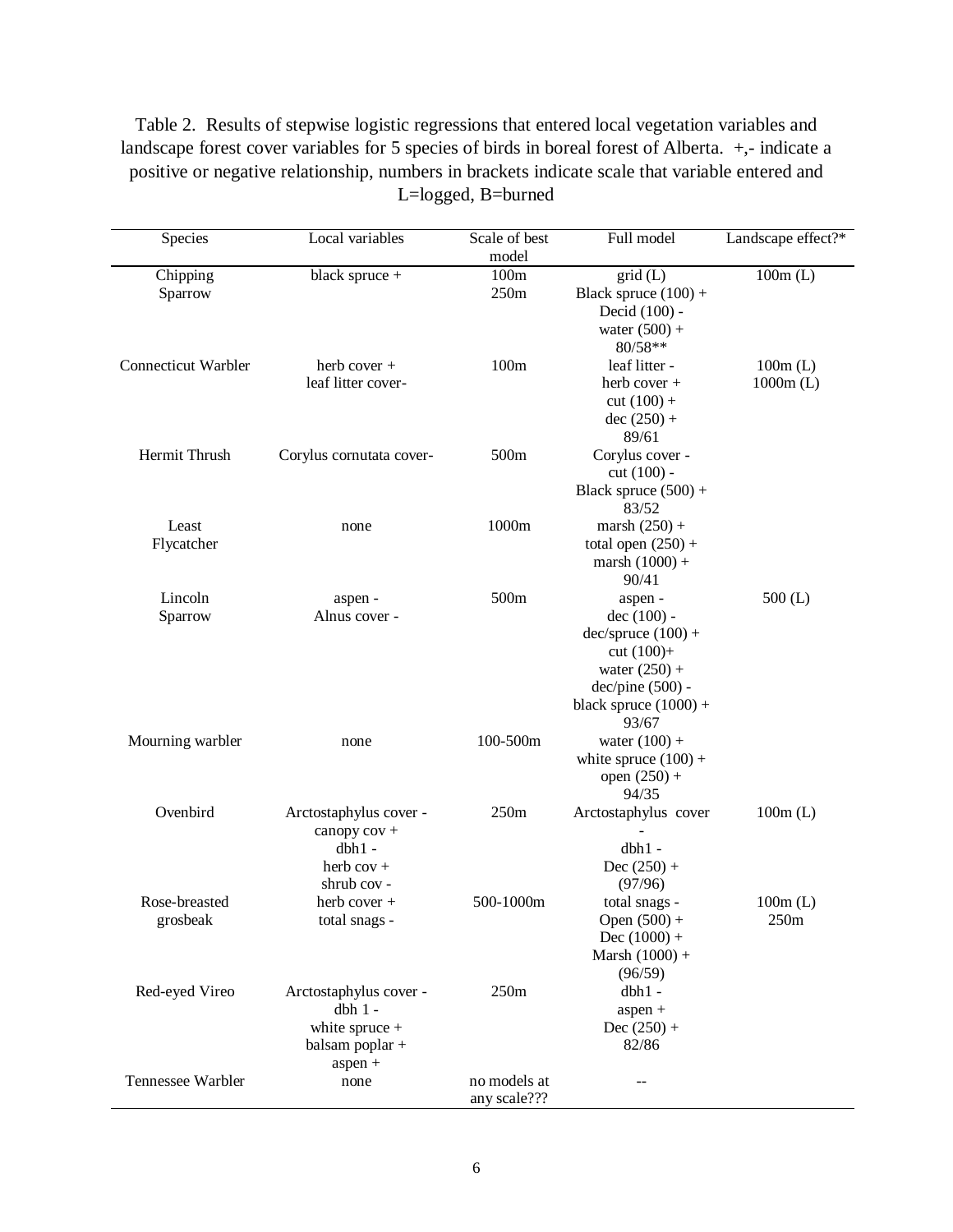| White-throated | black spruce -        | 1000m | total open $(250) +$     | $500m$ (L)  |
|----------------|-----------------------|-------|--------------------------|-------------|
| Sparrow        | Corylus cover -       |       | 0/100                    | $1000m$ (L) |
|                | jack pine -           |       |                          |             |
| Western wood   | canopy cov -          | 100m  | burn $(100) +$           |             |
| peewee         |                       |       | pine $(100) +$           |             |
|                |                       |       | marsh $(100)$ +          |             |
|                |                       |       | (95/55)                  |             |
| Yellow bellied | total Larch trees $+$ | 1000m | total Larch trees $+$    | $500m$ (L)  |
| sapsucker      |                       |       | burn $(100m)$ -          |             |
|                |                       |       | $mix$ dec/spruce $(100)$ |             |
|                |                       |       | $^{+}$                   |             |
|                |                       |       | (98/20)                  |             |
| Yellow-rumped  | herb cover -          | 1000m | herb cov -               |             |
| warbler        |                       |       | mix dec/pine $(250)$ +   |             |
|                |                       |       | pine $(500) +$           |             |
|                |                       |       | water $(500) +$          |             |
|                |                       |       | (77/67)                  |             |
|                |                       |       |                          |             |

#### Table 2. Continued.

\* L=higher in logged, B=higher in burned.

\*\* numbers in brackets indicate % correctly predicted by the model for absence and presence respectively.

#### **Songbird Responses to Edge**

Details of statistical analyses and results are given in Song (1998). Briefly the results are as follows. We documented an increase in abundance of birds at forest/clearcut edges one year post-harvest, likely due to crowding in of birds displaced by harvesting. This effect disappeared by 2-yr post-harvest. There was no difference in bird density, species composition or richness between forest/clearcut edges and forest/white spruce edges and forest interior and although there were some differences in insect abundance with edge type, bird density did not vary with insect biomass. We found no evidence for species being attracted to or avoiding edges, but the clearcut edge was a clear habitat boundary for some species, whereas the white spruce edge was not. Predation of artificial nests also did not vary with edge type. Vegetation structure measured at the stand level, particularly stand age, canopy cover, understorey density and amount of conifer, was more important for predicting density and composition of songbird communities in aspen stands than edge type.

#### **Habitat Selection at Different Scales by Barred Owls**

Details of statistical analyses and results are given in Olsen (1999). Briefly he found, based on telemetry locations during the breeding season for 9 owls, that the habitat composition of barred owl home ranges was quite variable but when compared to the landscape at large, contained a higher proportion of old forest (mixedwood, deciduous and coniferous). Within the home range, foraging locations were also highly variable between owls, but occurred in mature forest more than expected based on availability and less in old mixedwood than expected. Cavity trees used by owls were compared to randomly selected trees on the territory. Cavity trees were primarily in old aspen or balsam poplar of 33.5-77 cm dbh, and were larger than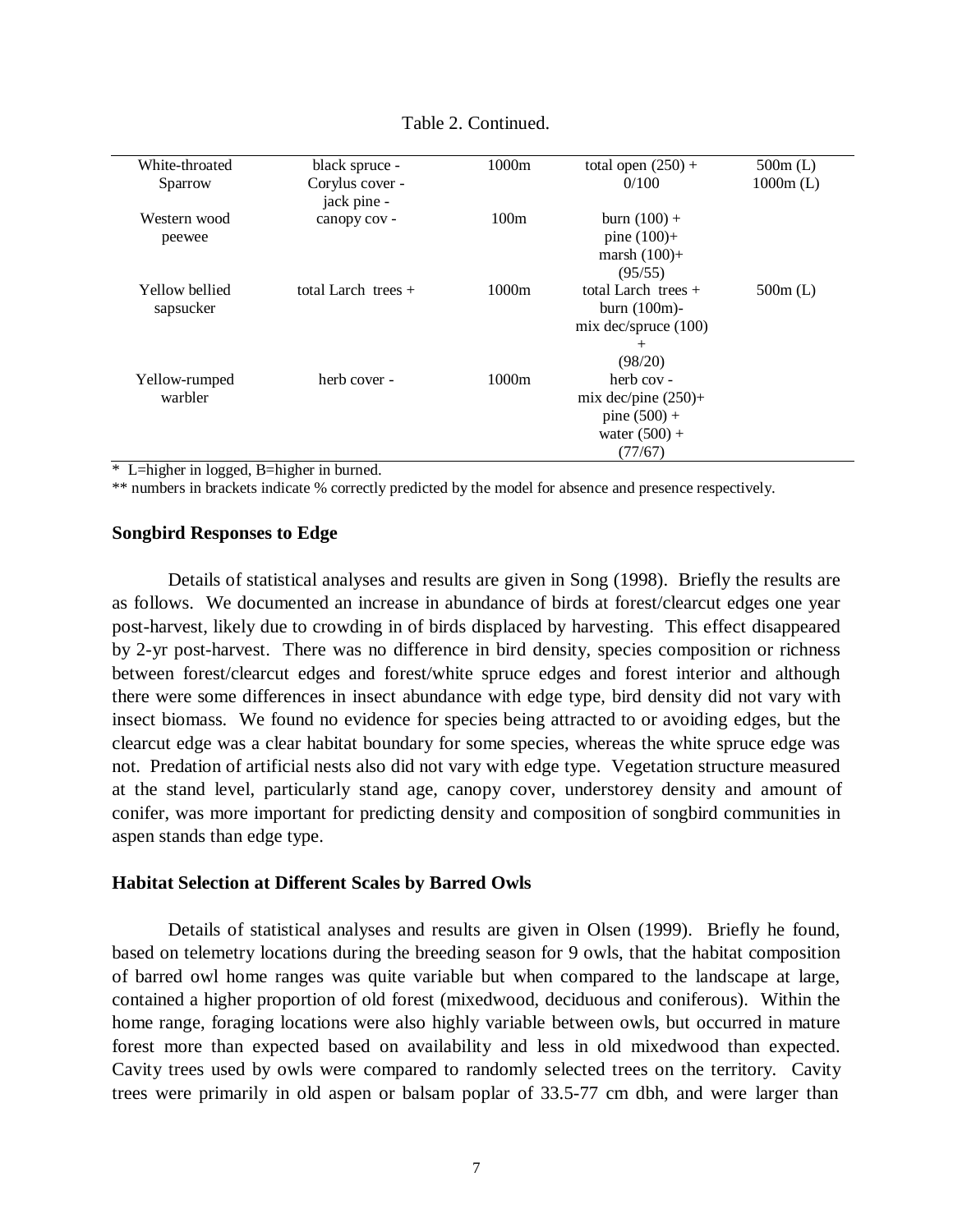random trees. Cavities were found in patches of old trees (25.6 old snags/ha in nest patches compared with 9.6/ha for random points). Snag (>34cm dbh) availability was greatest around the nest, less on the home range, and even less in the landscape as a whole.

#### **Habitat Selection by Woodpeckers**

Three-toed woodpeckers were not detected in any of the mature forest habitats and they occupied burned and old growth habitats in similar abundance  $(G= 4.45, p=0.516)$  (Fig. 1). Black-backed woodpeckers were only detected in burned forest types and their numbers did not differ significantly between these burned habitats  $(G= 8.29 \times 10^{-2}$ , p=0.961) (Fig. 1). Blackbacked woodpeckers were not detected in old growth coniferous forest in the Mariana Lake region, but they were detected in old growth coniferous forests surveyed at a distance of 250 km from any burns greater than 200 ha.



Figure 1. % Occurrence of Black-backed and Three-toed Woodpeckers/Habitat Type in 1997 and 1998.

Black-backed woodpeckers were present in similar numbers in both the 3 and 8yr postfire categories  $(G=7.06, p=0.572)$ . However, there was a significant decrease in Black-backed woodpecker numbers between 8 and 16 years post-fire  $(G=35.1, p=2.3x10^{-6})$ . Three-toed woodpecker numbers decreased significantly between 3 and 8 years post-fire (G=4.57,  $p=3.89x10^{-2}$ ) (Fig. 2). Information from elsewhere suggests that there is a foraging niche partitioning between these two species. Three-toed woodpeckers feed primarily on Scolytid larvae (bark beetles), which are present for only a short period post-fire. Black-backed woodpeckers feed primarily on Cerambycid larvae (wood-boring beetles) which remain in the standing dead trees for a longer period post-burn. The Three-toed woodpeckers are unable to feed on the wood-boring larvae due to the shorter length of their bill and are restricted to insects Examele the bark (Murphy and Lehnhausen 1998). We are currently analysing deal the bark (Murphy and Lehnhausen 1998). We are currently analysing deal the bark (Murphy and Lehnhausen 1998). We are currently analysing deal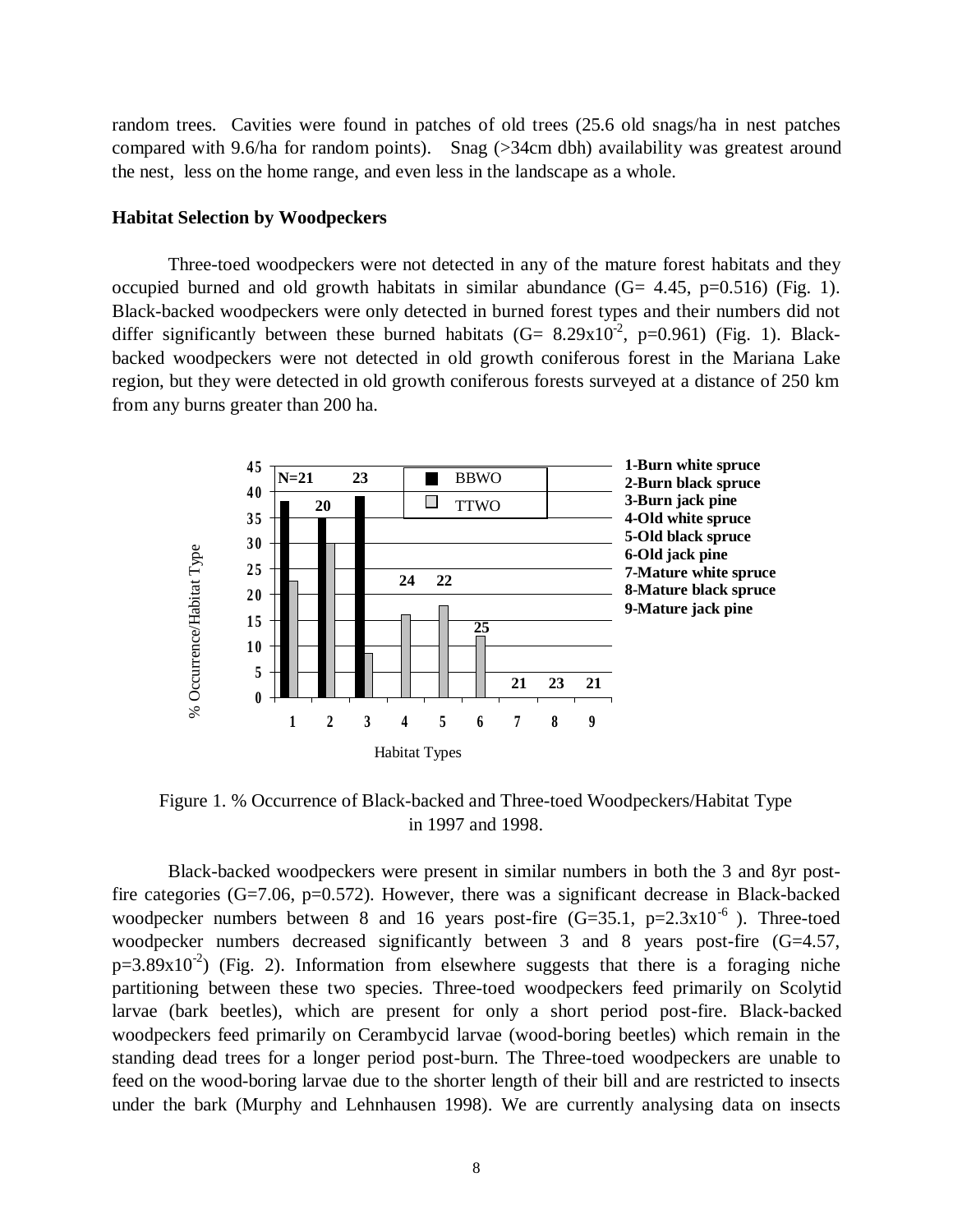collected from trees in the burns of different age. This information will allow us to compare the relative abundance of insects in the three different height locations of the tree (bottom, middle, top). These data will be used to explain woodpecker foraging height. The information obtained for each of the different aged burns will allow us to interpret and quantify the woodpecker numbers observed in burns of different ages.



Figure 2. % Occurrence of Black-backed and Three-toed Woodpeckers in Post-Burn Forests.

Woodpecker presence/absence from sampling points will also be analysed in more detail using the vegetation data sampled at each point. This will allow more precise prediction of the habitat types preferred by these woodpecker species. Also, these data will hopefully provide threshold values that forest managers can use when assessing the suitability of different forest types to Black-backed and Three-toed woodpeckers. For example, in non-burned forests, a minimum number of recently standing dead trees/ha for Three-toed woodpeckers could be obtained. Furthermore, data from different aged burns will provide information about whether the vegetation variables that best predict woodpecker presence/absence change between different burn ages. This information will indicate whether the birds are using different parts of the burns at different times post-burn.

During 1997 and 1998, a total of 25 Black-backed woodpecker nests were located in the 3 and 8 year post-burn forest. The mean diameter at breast height (DBH) was 230 mm (min= 155 mm; max=387mm). Black-backed woodpeckers were using a number of different species for nesting, including, white spruce, black spruce, aspen, jack pine and poplar. Jack pine was used slightly more often than its availability, although not significantly more. Trees that were 100% burned with 80-100 % bark retention were used significantly more than other burn classes, although this may be a product of the availability of this burn class. Analyses have not yet been conducted to determine if the woodpeckers are selecting significantly larger trees or trees of a certain species or burn class, than would be expected by random.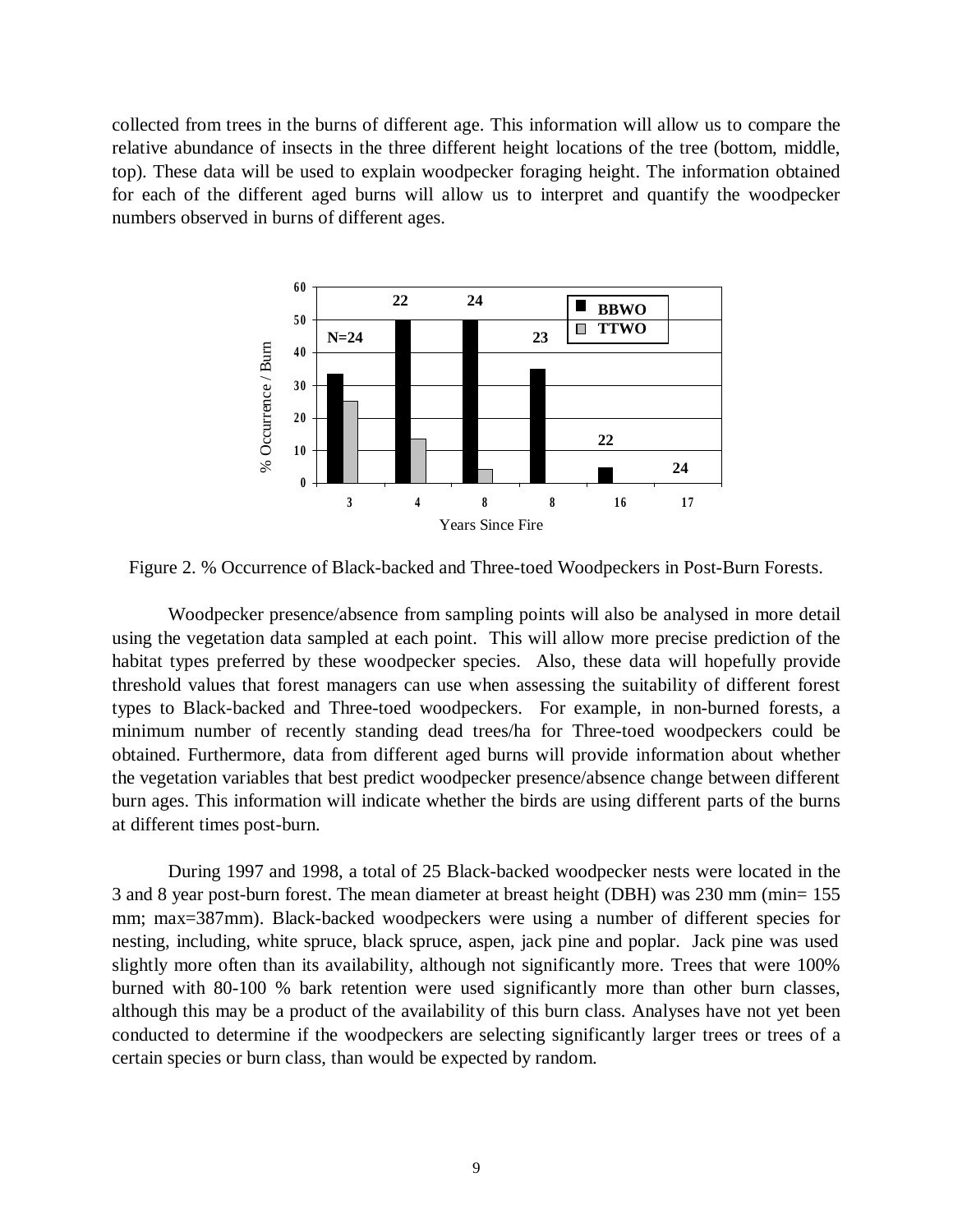Jack pine, black spruce and white spruce represented over 85% of the total tree species that were used and available for foraging. Burned trees represented over 95% of used and available trees. Foraging data are currently being analysed.

## **MANAGEMENT APPLICATIONS**

#### **Landscape Effects on Songbirds**

Although results are preliminary, clearly landscape variables are important in predicting the presence and absence of the species analysed to date. Disturbance type influenced distribution of most species: some were more prevalent in logged and others in burned landscapes, although this may be due to difference in the amount of total mature forest cover between the two sites (there was more burned than logged). Anthropogenic openings at the larger scales did not appear to be negative for any species, perhaps not surprising given the low percentage of the landscape cleared to date (Table 1). So far, the results suggest that forest managers can use AVI data at the landscape scale to make predictions about species presence/absence, however more precise predictions of species' abundances may require more detailed vegetation data at the stand level- analyses are ongoing on this aspect. We also need to sample more landscapes that have a higher percentage harvested to evaluate the influence of harvesting at the landscape scale. I am currently (summer 1999) sampling an agricultural landscape that has only 23% forest cover in an attempt to identify species sensitive to landscapelevel forest loss.

#### **Songbird Responses to Habitat Edges**

- 1. Creation of edge through clearcutting of aspen did not have an immediate (up to 2 yr postharvest) negative effect on songbird abundance or species composition at the levels of harvest after the first pass. Hence, creation of edge does not appear to increase habitat loss beyond direct loss through harvesting, however, older edges (>15yr) should be sampled.
- 2. Emphasis should be placed on evaluation of effects of habitat loss on old growth species, especially after the second pass of harvesting.
- 3. Rare species are often not adequately sampled at the spatial scales used on our work. More attention should be paid to evaluating habitat loss on rare species. We are currently doing an analysis of rare species across the boreal mizedwood.
- 4. The natural range of vertical and horizontal stand vegetation structure and composition should be maintained over the landscape in order to retain all members of the bird community. Conifer in the mixed wood appears to be very important for some bird species and hence the mixedwood should not be "unmixed" through silvicultural methods. In addition, the structural variability of old aspen/mixedwood stands should be maintained through longer rotation lengths or protected areas.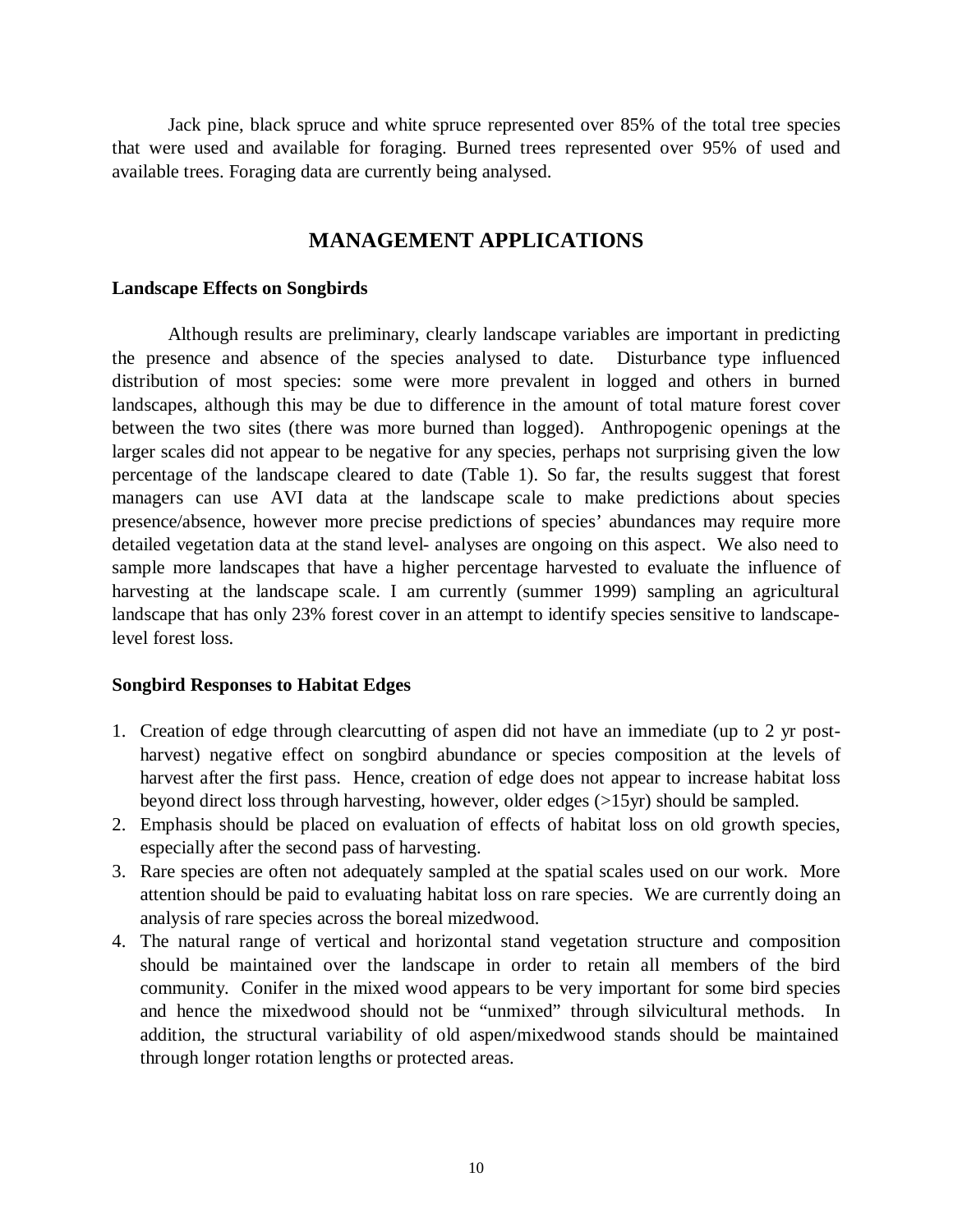### **Barred Owls:**

- 1. Large old aspen or poplar trees (min 33.5 cm dbh up to 77 cm dbh) and snags should be left in groups in clearcuts. Since these could be susceptible to blowdown, groups of younger aspen trees should be also left to "recruit" as old trees and snags as the cutblock regenerates.
- 2. Some stands should be allowed to grow past rotation age to at least 100 yr in order to develop old growth characteristics.

Research is needed on the threshold amount of old growth required on a landscape to keep barred owls in an area. More information is needed on snag formation, and on how large patches for nest building should be.

### **Woodpeckers:**

1. Rotation aged stands of conifer are not suitable habitat for either woodpecker species. Hence some portions of the landscape must be allowed to grow beyond rotation age to attain old growth characteristics and some areas must be allowed to burn. Significant portions of the landscape should be in the post-burn age classes 1-8 yr.

Research is required on reproductive output of birds in burns and old growth. Burns may be important source habitats for these species. More information is needed on how large fires need to be to attract woodpeckers, what the optimal spatial and temporal distribution of fires should be across the landscape, and how far woodpeckers can disperse to find new burn habitat. More information is needed on how salvage logging of burns may affect woodpecker habitat. More information is needed about the size requirements and the spatial distribution of old growth stands on the landscape.

## **CONCLUSIONS**

Although conclusions are tentative at this point, pending further data analysis, there are some consistent conclusions that appear to be emerging from the research. First, at the stand, forest and landscape level, old growth forest must be maintained on the landscape to provide nesting and foraging habitat with sufficient structural and compositional heterogeneity to maintain boreal songbirds on the landscape. In addition, some areas of burned forest are required for burn-dependent species, such as the Black-backed Woodpecker. For up to 10 years post-disturbance, burned and logged forests differ significantly in vegetation structure and compositon and in bird community composition (Hobson and Schieck in press). Both our NCE research and other research that we have done in the boreal mixedwood has indicated that negative edge effects are not occurring in the logged landscapes, at least not up to 5yr postharvest (Song 1998, Song and Hannon in press, Cotterill and Hannon 1999 unpubl. report, Song and Hannon 1999 unpubl. report , Hannon and Villard 1999 unpubl. report ). Hence, creation of edges by logging will not increase loss of usable habitat beyond that of the area logged. Finally,